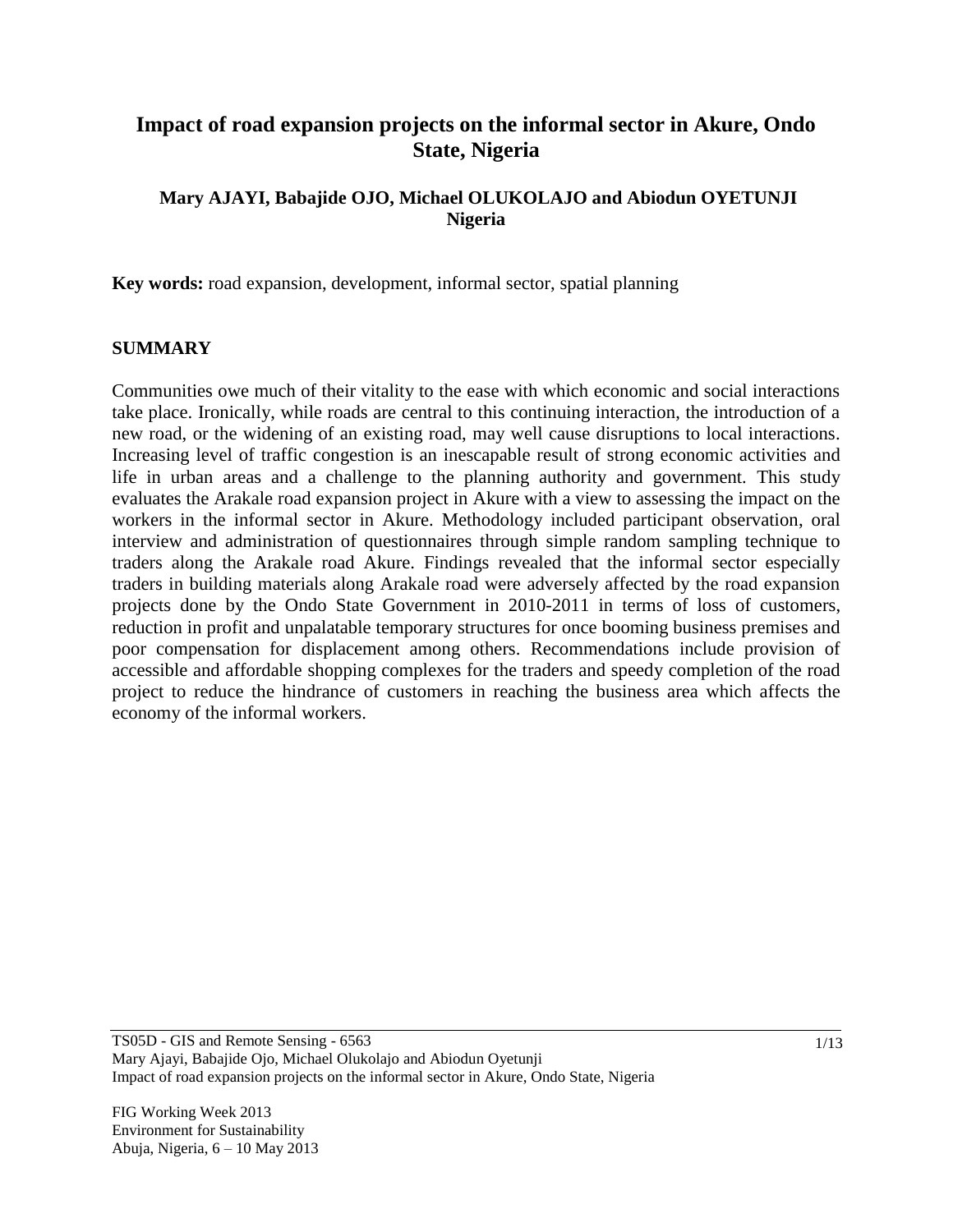## **Impact of road expansion projects on the informal sector in Akure, Ondo State, Nigeria**

### **Adebola AJAYI, Babajide OJO, Michael OLUKOLAJO and Abiodun OYETUNJI Nigeria**

#### **1. INTRODUCTION**

Transport infrastructural development remains a major tool for achieving the aspirations of the newly introduced economic principles of the Federal Government of Nigeria, the National Economic Empowerment and Development Strategy (NEEDS). However, the condition of Nigerian roads has not ceased to amaze discerning observers and in effect, the roads have been ranked among the worst in the world. A significant portion of post independence studies on transport systems have been devoted to examination of successive Nigerian government`s budgetary allocations and development in the transport sector in general (Iweze, 2011). Increasing level of traffic congestion is an inescapable result of strong economic activity and life in urban areas. Realistically, large metropolitan regions lack the resources, citizen support, and ultimately the space to provide for uncongested automobile travel. About half of congestion delay occurs in areas where demand has reached or exceeded capacity; the other half is due to incidents including weather, accidents, stalled vehicles and roadside distractions.

Sustainable development requires governments to provide public facilities and infrastructure that ensure safety and security, health and welfare, social and economic enhancement, and protection and restoration of the natural environment. An early step in the process of providing such facilities and infrastructure is the acquisition of appropriate land. In some cases, several locations could be suitable for a facility and the government may be able to purchase land at one of the locations through the land market. In other cases, specific land parcels are required, for example, in order to accommodate the route of a new road, the protection of certain areas from flooding, or the fulfillment of requirements of redistributive land reform legislation. That land may not be on sale at the time it is required. In order to obtain land when and where it is needed, governments have the power of compulsory acquisition of land: they can compel owners to sell their land in order for it to be used for specific purposes. These projects are both necessary and mandatory in a state and they can have both negative and positive impacts on the residents of that state especially the informal sector of the state which is what this paper sets out to consider.

The growth of an urban area due to influx of people in search of employment usually takes its toll on the land and the built environment. This is evident by the growth of squatter settlements, illegal occupation of government land and erection of illegal structures on any open space in the city. As a greater percentage of urban workers are unable to get white collared jobs, the informal sector of the economy grows. The informal economy contributes as much as 40% of Gross Domestic Product and employs up to 60% of the labour force in [developing](http://en.wikipedia.org/wiki/Developing_countries) countries.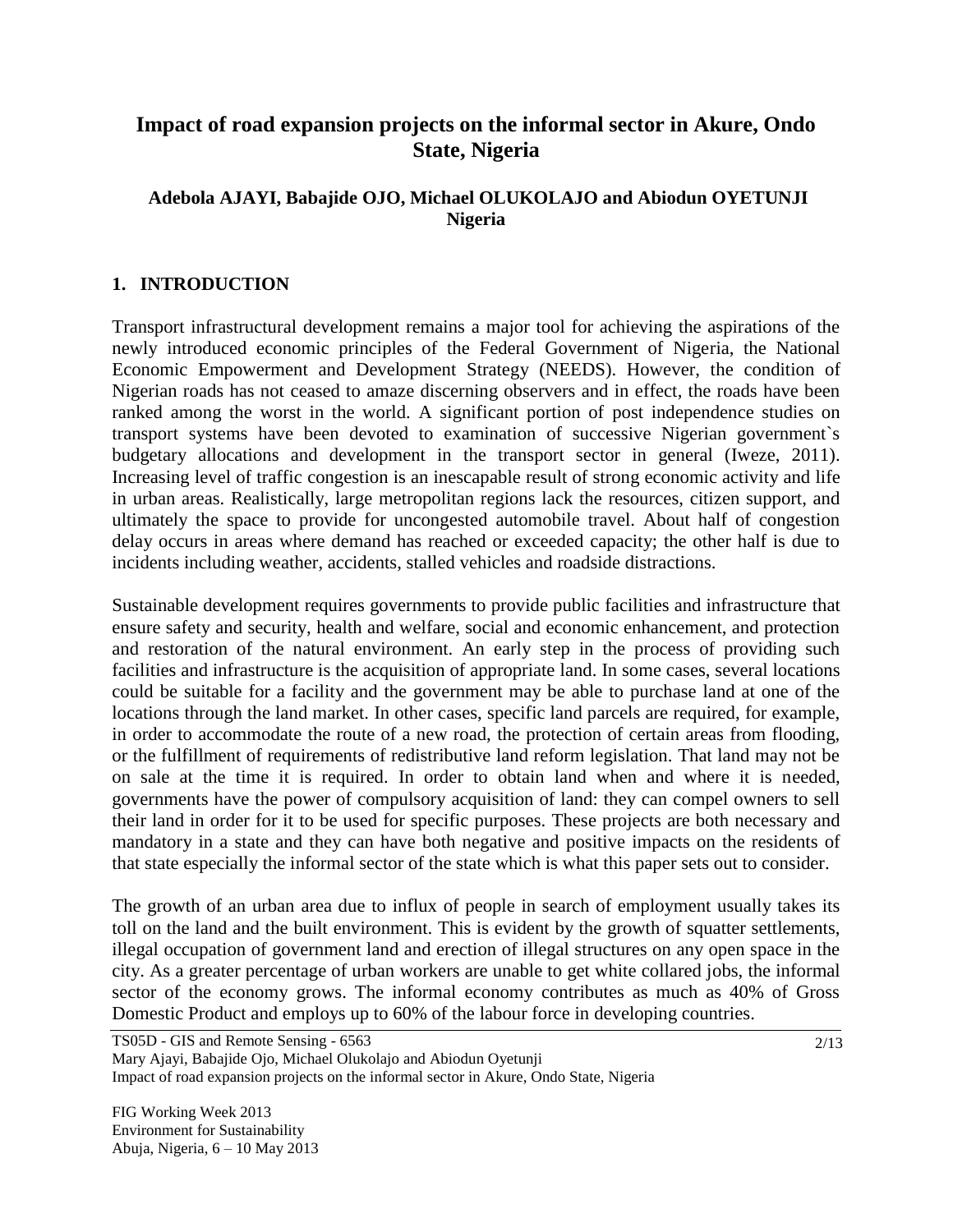It is characterized by lack of organized wage structure, paid work on a casual basis, irregular jobs and self-employment without earning pensions and without paying taxes. This sort of employment is common in the urban areas of developing countries and women accounts for sixty-nine percentage of the urban economy ("Informal Employment", 2007; Owei and Jev, 2008). The urbanization of poverty no doubt led to the emergence of the informal sector. The informal sector consists of those activities characterized by ease of entry into the activity concerned, reliance on indigenous resources, family ownership of enterprises, small scale of operations, labor intensive and adaptive technology, and skills acquired outside the formal school system and unregulated and competitive markets (ILO, 1972).

The compulsory acquisition of land for development purposes may ultimately bring benefits to society but it is disruptive to people whose land is acquired. It displaces families from their homes, farmers from their fields, and businesses from their neighborhoods'. It may separate families, interfere with livelihoods, deprive communities of important religious or cultural sites, and destroy networks of social relations. If compulsory acquisition is done poorly, it may leave people homeless and landless, with no way of earning a livelihood, without access to necessary resources or community support, and with the feeling that they have suffered a grave injustice. If, on the other hand, governments carry out compulsory acquisition satisfactorily, they leave communities and people in equivalent situations while at the same time providing the intended benefits to society (FAO, 2008). The informal sector is crucial in creating sustainable livelihoods because it is a major means through which economic development filters through to the poorer sections of the population.

Livability in cities is enhanced by availability of social amenities including planned open spaces. Urban aesthetics, visual order and cultural characters are reflected in these spaces. The urban open space planning concept evolved out of evolutionary trend of western city development. Planning for beauty is one of the dominant issues in formal city planning and this is rooted in the urban spaces development. Two classical movements that sharpen the concept of urban open spaces planning are the city park movement made popular in 1865 by Fredrick law Olstead design of city of New York Central Park (Mumford,1961) and Ebenezer Howard in 1902 ``Garden City Concept"" in England. (Gallion et al, 1980) Both concepts introduced into urban space planning natural recreational areas, nature oriented human settlement equipped with sufficient number of public parks, private garden and physically defined by green belts that keep man and nature in perfect harmony. These two concepts, city park and garden city movement, globally influence urban renewal programmes and new town development programmes of the twentieth century. Regional/spatial planning gives geographical expression to the economic, social, cultural and ecological policies of society.

There is need for planning the urban land in order to make provision for the informal sector in order to have a sustainable environment. Although opening up of new roads usually lead to increased economic activities and higher land values among others, expanding an existing road always affect the informal sector workers especially traders who have located their business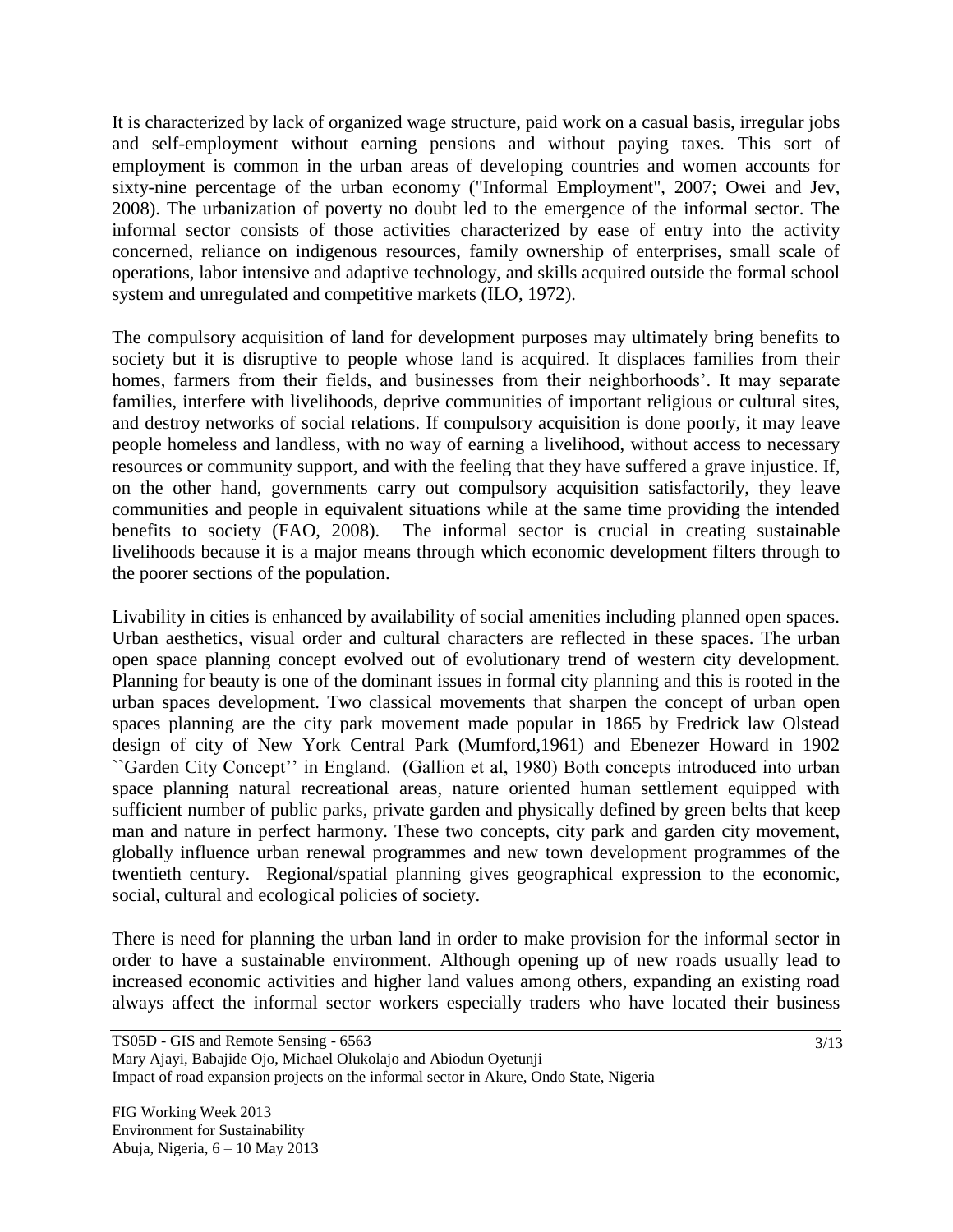premise along the route. It always takes the power of eminent domain and a strong political will to dispossess the occupants of the land and buildings along such proposed expansion routes

## **2. IMPORTANCE OF ROAD TRANSPORTATION AND EFFECTS OF ROAD EXPANSION**

Inadequate provision of transport infrastructure and services provide a basis for explaining the incidence of poverty across various Nigerian communities in both urban and rural areas. It is clearly established that inadequate transport facilities and services as well as the constraints imposed on the mobility and accessibility of people to facilities such as markets, hospitals and water sources have grave implications on deepening poverty levels. Thus, there is need for urgent policy measures to address the prevailing travel and transport problems. The importance of transport infrastructure to a nation cannot be overemphasized as efficient transport infrastructure facilities act as catalysts for development. There is therefore cause for concern while considering the transport infrastructure base in Nigeria today which compares unfavorably with those of several African nations both in terms of quality and service coverage. In particular, the rural areas, where the bulk of the population resides, are largely deprived of basic pieces of transport infrastructure (Olomola, 2003).

Permanent occupancy of the open space of a publicly owned right-of-way quite commonly invites encroachment of local community activities onto the roadside, the footpaths, the bus stops, and even the road surface itself. These activities take many forms, including the selling of goods, whether from individual kiosks or more expansive markets; small businesses such as cafes and vehicle repair shops; uncontrolled stops by buses, taxis, and informal public transport; unregulated parking, often associated with business activities; the production of bricks on the road surface; and the growing of crops and the drying of farm produce within the road reserve. Added to this list of activities are social activities associated with the roadside which are far from illegal. In rural areas, in particular, but also in urban areas and at entrances to towns and villages, the roadside provides a social venue. People congregate along the roads to talk, smoke, drink or watch the traffic.

As a matter of fact, the sustainability of an urban area has to do with the ease of commuting within the various axes and this depends on the level of road network within the city. Development projects are intended to modify social and natural environments in order to create or enhance the economic well being and livelihood and other benefits that are valued by society. This goal, however, can be denied through unanticipated or unintended negative social or environmental impacts that reduce desired benefits or, if severe enough, threaten the sustainability of the project. Socio-economic benefits provided by road and highway projects include all-weather reliability, reduced transportation costs, and increased access to markets for local produce and products, access to new employment centers, employment of local workers on the project itself, better access to health care and other social services, and strengthening of local economies.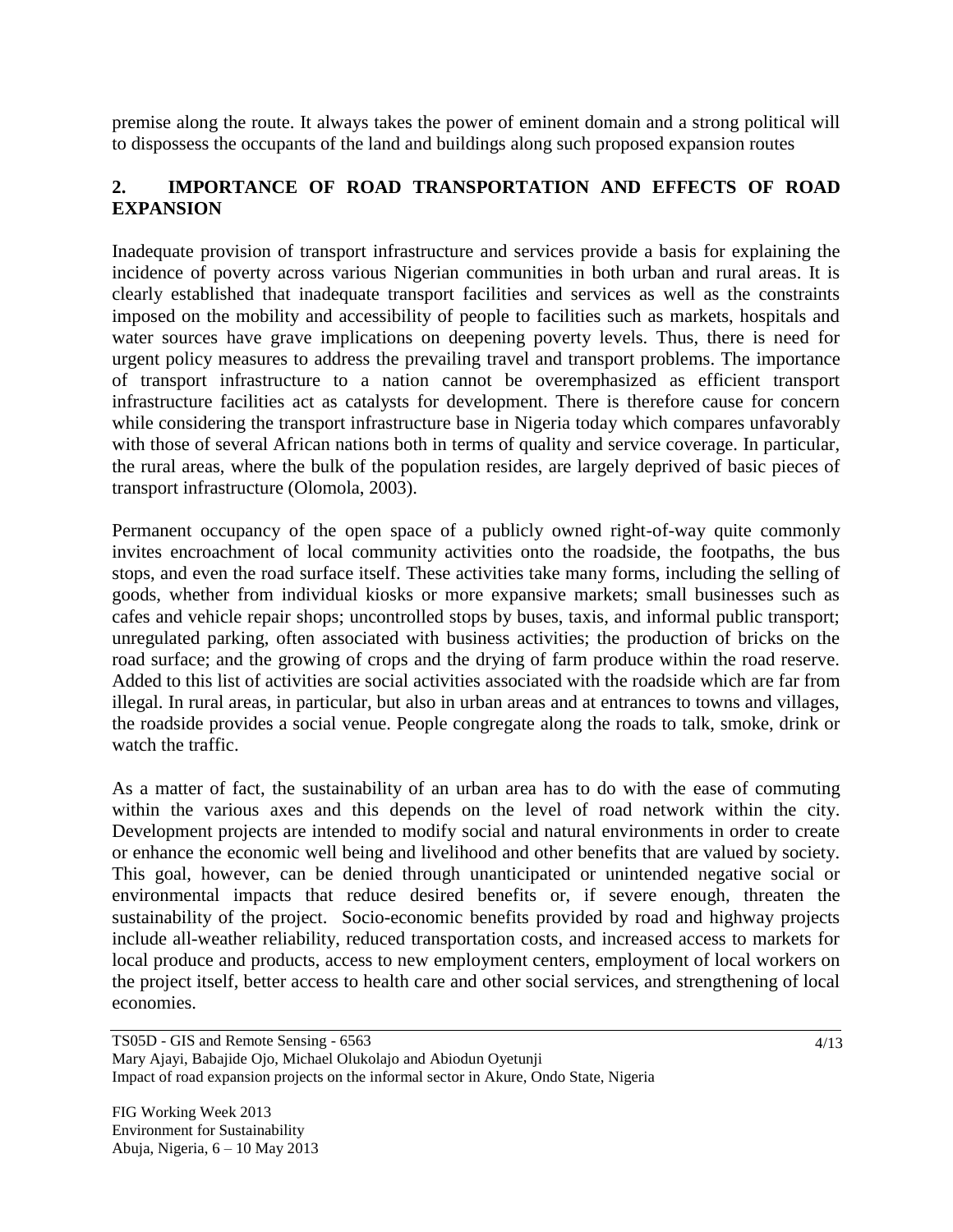However, roads and highways can produce complex negative impacts. The impacts of improvement, rehabilitation and maintenance projects, although usually more limited, can still be significant, not only on natural resources and systems but also on the social and cultural environment. The transport sector is a significant source of employment. Employment benefits are likely to be both direct (operations and maintenance of infrastructure) and indirect (surplus services and materials), with associated changes in income and livelihoods for those employed. It is anticipated that the skill-base of the local labour pool will be strengthened, thereby enhancing prospects for future employment. Road construction and maintenance activities may also affect socio-economic conditions by creating more difficult trading conditions, thus having a negative effect on livelihoods. Activities such as noise or dusty/odorous equipment or materials stockpiles may discourage trading in immediate vicinity. Some traders may easily relocate nearby, however some may not. Although numbers may be small, effects could be significant by increasing individuals" vulnerability to poverty. Finally local trading may increase at some locations due to the presence of local workforces (Cracknell, 2000).

Economic impacts of road expansion could include loss of businesses and customers, induced need for capital investment, and high opportunity cost losses. While by-pass roads can overcome some problems of conflict between road use and community welfare, they may create other problems. On the positive side, by-pass roads reduce the immediate impacts of traffic on the community, and local commercial activities sometimes flourish as a result. On the negative side, communities may fear a loss of business from the diversion of traffic, and some community activities may "migrate" to the new route, potentially changing existing land use patterns and possibly undermining the objective of greater control of access on the new route.

Traditional modes of transport may be disrupted by changes accompanying a road project. Measures which impede road crossings, control bus stopping points, and restrict parking of informal public transport vehicles near busy markets and intersections may reduce the attractiveness of these modes. The barrier effect of widened or new roads can increase travel time and distances for short local trips, especially affecting access by foot, bicycle, and other non-motorized transport. These potential changes need to be assessed alongside the benefits of improved access and transport services provided by an improved road.

## **3. CONCEPT OF THE INFORMAL SECTOR**

The informal sector (IS) describes economic activity that takes place outside the formal norms of economic transactions established by the state and formal business practices but which is not clearly illegal in itself. The International Labour Organization (2000) refers to it as "the nonstructured sector that has emerged in the urban centres as a result of the incapacity of the modern sector to absorb new entrants". It refers to economic activities in all sectors that are operated outside the purview of government regulation. The informal sector is a broad term that refers to that part of an economy that is not taxed, monitored by any form of government, or included in any gross national product (GNP), unlike the formal economy. The original use of the term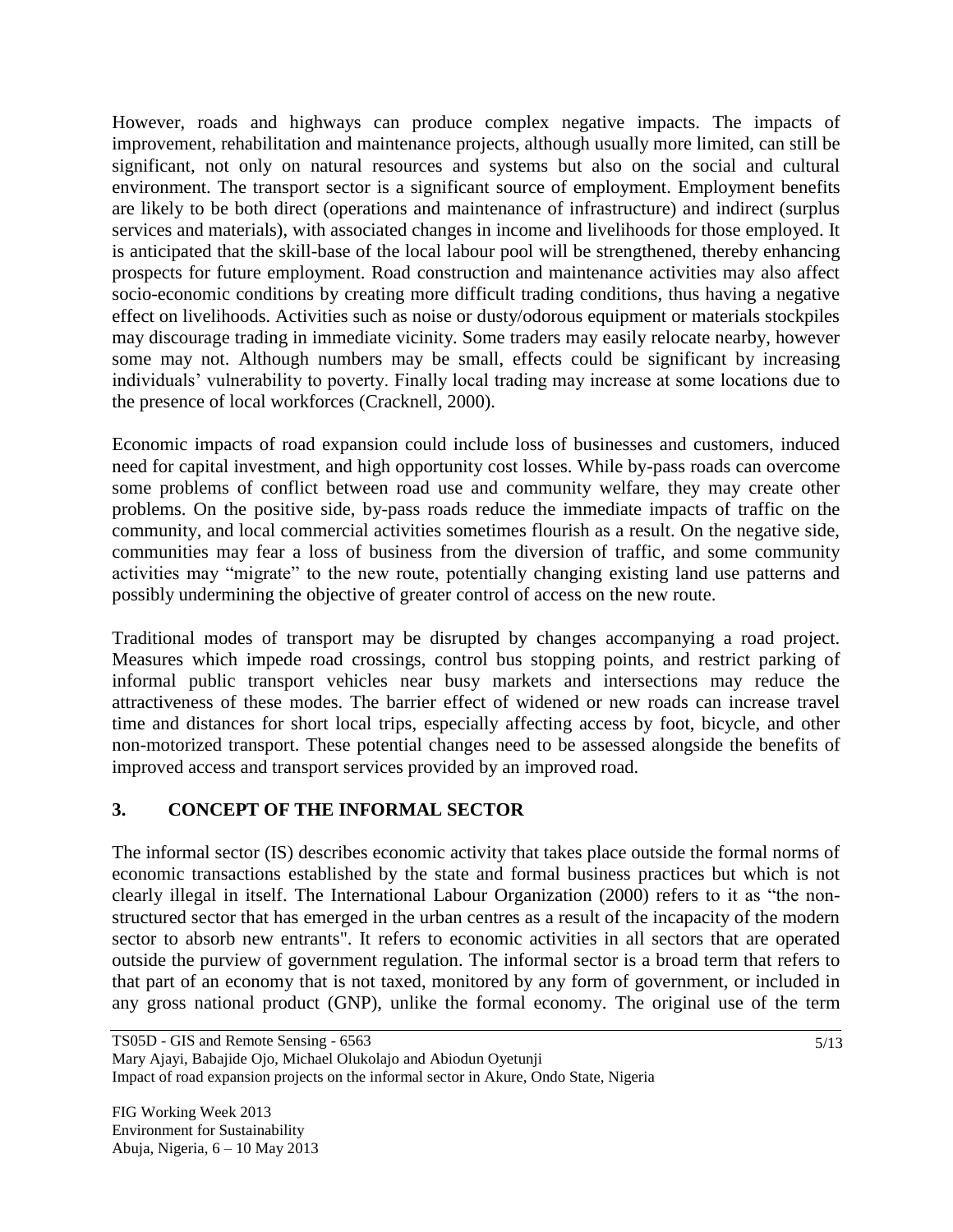"informal sector" is attributed to the economic development model used to describe employment or livelihood generation primarily within the [developing world.](http://en.wikipedia.org/wiki/Developing_world) It was used to describe a type of employment that was viewed as falling outside of the [modern industrial sector.](http://en.wikipedia.org/wiki/Industrial_sector) An alternative definition uses job security as the measure of formality, defining participants in the informal economy as those 'who do not have employment security, work security and social security." While both of these definitions imply a lack of choice or agency in involvement with the informal economy, participation may also be driven by a wish to avoid regulation or taxation. This may manifest as unreported employment, hidden from the state for tax, social security or labour law purposes, but legal in all other aspects. Workers in the informal sector typically earn less income, have unstable income, and don"t have access to basic protections and services. Informal businesses also lack the potential for growth, trapping employees in menial jobs indefinitely. On the other hand the informal sector can allow a large proportion of the population to escape extreme [poverty](http://en.wikipedia.org/wiki/Poverty) and earn an income that is satisfactory for survival.

People of low-income in towns or cities rely on the informal sector for survival because the sector provides ample opportunities to support their livelihood. Employment in the informal sector includes all jobs in informal sector enterprises or all persons who, during a given reference period, were employed in at least one informal sector enterprise, irrespective of their status in employment and whether it was their main or a secondary job. The basis used for distinguishing informal jobs is that they are outside the framework of regulations either because (a) the enterprises, in which the jobs are located, are too small and/or not registered, or (b) labour legislation does not specifically cover or is not applied to atypical jobs (such as casual, part-time, temporary or home-based jobs) or to subcontracting arrangements in production chains (such as industrial outwork), so that the jobs are unprotected by labour legislation. In order for most labour law to be implemented, it is necessary to recognise the existence of an employment relationship between employer and employee. Informal jobs, however, include forms of employment for which there is no clear employer-employee relationship (International Labour Office, 2000).

In economic terms, the difference between formal and informal sectors is a thing of regulation. The informal sector refers to parts of the economy that are not taxed, regulated, monitored or included in the gross national product. Often times called "under the table", jobs in the informal sector are not reported to the government. Due to the fact that these jobs go unreported, they are unable to have taxes taken out. Such jobs are paid in cash and are often times less secure or stable due to the fact that they are not protected by government regulation. The informal sector also includes the "black market", which involves the unregulated trade of goods and services, which includes contrabands. Though difficult to measure or define, the informal sector is an important element in the functioning of any country. Many developing countries have economies much more heavily based in the informal sector simply due to the fact that regulations, firms, taxes and other such structures have not yet been established. Government tend to strive toward formalizing for the sake of efficient international interaction; however the process is complicated and long-term. In order for a nation to shift from an economy that is heavily based on the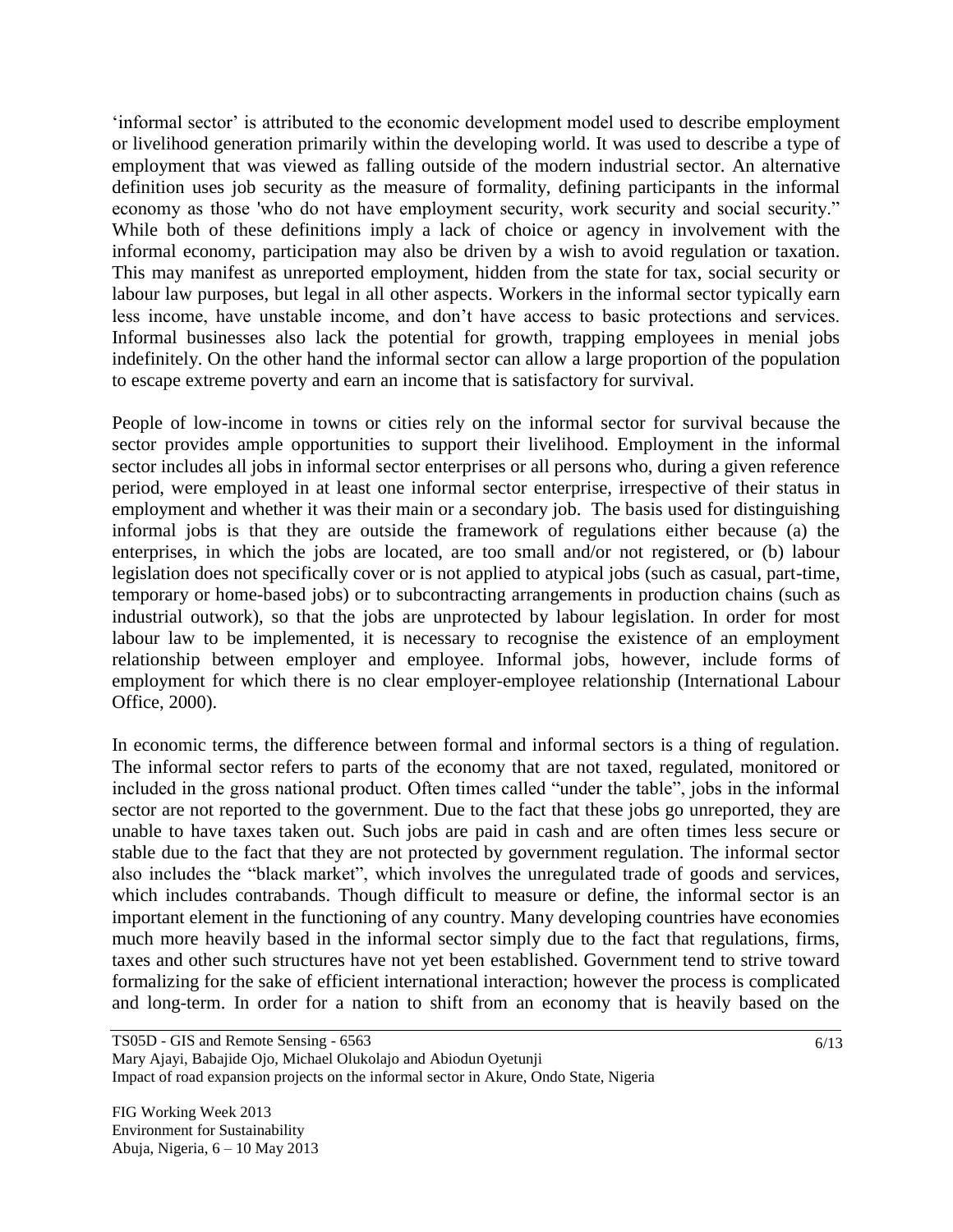informal sector towards an economy that is based primarily on the formal sector, the government of that nation would need to seek out the parts of the informal sector and shut them down. Due to the difficult nature of this process, poverty stricken nations find it virtually impossible to move towards a more formal sector economy to earn revenue for the nation.

Employment is said to be the most effective instrument to reduce poverty on a sustainable basis, therefore; it is imperative that emphasis is placed on higher productivity and incomes of workers. The informal sector of the economy, consisting of small scale economic activities, accounts for a substantial share of urban employment and serves as the major means of livelihood for a large proportion of the low income earners. The informal sector of the economy is the highest employer of labour force and is generally accepted as being extremely important in developing countries where population and demand for jobs, good services are growing too quickly for the informal sector to cope with. The informal sector serves as a means of livelihood for new entrants into the urban labour force, who through lack of opportunity and of training are unable to seek employment in the real sector of the economy. In fact, it has been discovered that by participating in the informal sector, there is an autonomous and efficient capacity for generating growth in the income of the poor. The informal sector has two distinct sides. It is, on the one hand, a negative manifestation of inadequate employment creation in private companies, parastatals and government services which "pushed" large numbers of jobless in informal activities. On the other hand, it refers to the positive response of the poor (and many not-so-poor) in the face of such a situation, combining their minimal resources, hard work and often a large dose of ingenuity to earn low but important incomes. This dualistic nature continues to be one of the most important characteristics of the informal sector (Hussmanns (2002); Carr and Chen (2001)).

## **4. THE SETTING AND METHODOLOGY**

Akure Township is located in the Akure-South Local Government area of Ondo State, Nigeria. It serves as the administrative capital of both Akure-South LGA and Ondo State. Akure has a population of 253,365 people. The increased rate of population growth in the study area is evidenced by the census figure of 2006 which puts Akure south at 353,211 (Federal Republic of Nigeria, 2007).The spatial distribution of the population within the town is related to the level of economic development and government policy. The urban population is skewed towards lowincome earning capacity and relative lack of access to economic and social resources. The people of Akure are mostly traders and farmers. A few of the residents are employed in the Public Service. Akure has no major industry. Over 70% of the residents of Akure are participating in the informal economic sector. The Ondo State Government under the administration of Dr. Olusegun Mimiko embarked on urban renewal projects and projects targeted at the welfare of the people in the state. The road widening and beautification projects in the state capital which are ongoing have begun to increase the beauty of Akure and have drastically reduced the traffic congestion at the major Oba Adesida/ Oyemekun roads. However, in the process of road widening and reclamation of setback, a lot of workers in the informal sector who earned their livelihood at the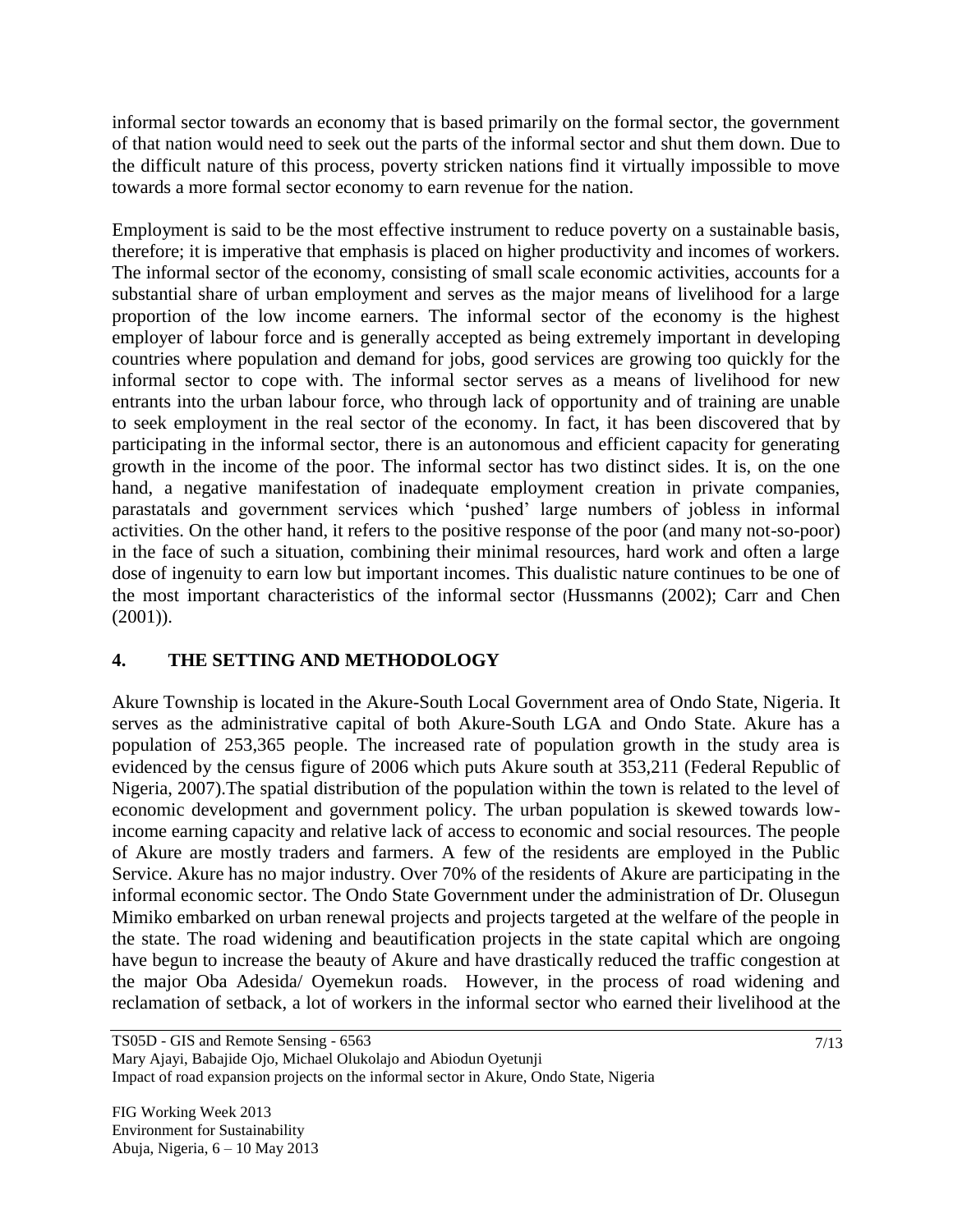city centre were displaced and had to find alternative locations in the periphery. This constituted to the high demand for space to erect a temporary structure in the study area.

Target population is the informal sector workers especially owners of business premises along Arakale road, Akure. Participant observation revealed an agglomeration of traders and other workers in the informal sector along the Arakale road. The sampling frame for this research is all the shops along Arakale road which numbers approximately 200 out of which 50% was used as the sample size. Shops were picked using simple random sampling to select the sample size of 100 traders. Research instrument was a set of closed ended questionnaires distributed and retrieved from the respondents. Oral interview was also conducted on selected traders in the study area.

## **5. DATA PRESENTATION AND DISCUSSION OF RESULTS**

Respondents were asked about the type of business, type of business premise, number of years in business, number of years in present shop, monthly income  $(\mathbb{H})$ , effects of the road expansion and adequacy of compensation by the government. The results are presented in this section.

| 140101111111000111000111000<br><b>Response</b> | <b>Frequency</b> | Percentage $(\% )$ |
|------------------------------------------------|------------------|--------------------|
| Trading in building materials                  | 38               | 38.0               |
| Trading in other goods                         | 36               | 36.0               |
| Artisan                                        | 12               | 12.0               |
| Service provider                               | 14               | 14.0               |
| Total                                          | 100              | 100.0              |

#### **Table 1: Type of Business**

Source: Field Survey 2012

Table 1 shows that trading in building materials accounted for 38% of the business activities on Arakale road, trading in other goods accounted for 36%, service providers such as tailors, barbers and hair dressers accounted for 14% while artisans such as welder, shoe maker and vulcanizer were 12% of the respondents. These reveal that the Arakale road is predominantly a commercial road where a lot of workers in the informal sector earn their living.

#### **Table 2: Type of Business Premise**

| <b>Response</b>                   | <b>Frequency</b> | Percentage $(\% )$ |
|-----------------------------------|------------------|--------------------|
| Lock-up shop                      | 22               | 22.0               |
| Shop in-built by owners of houses | 30               | 30.0               |
| Steel container                   | 18               | 18.0               |
| Temporary wooden shop             | 30               | 30.0               |
| Total                             | 100              | 100.0              |

TS05D - GIS and Remote Sensing - 6563

Mary Ajayi, Babajide Ojo, Michael Olukolajo and Abiodun Oyetunji

Impact of road expansion projects on the informal sector in Akure, Ondo State, Nigeria

FIG Working Week 2013 Environment for Sustainability Abuja, Nigeria, 6 – 10 May 2013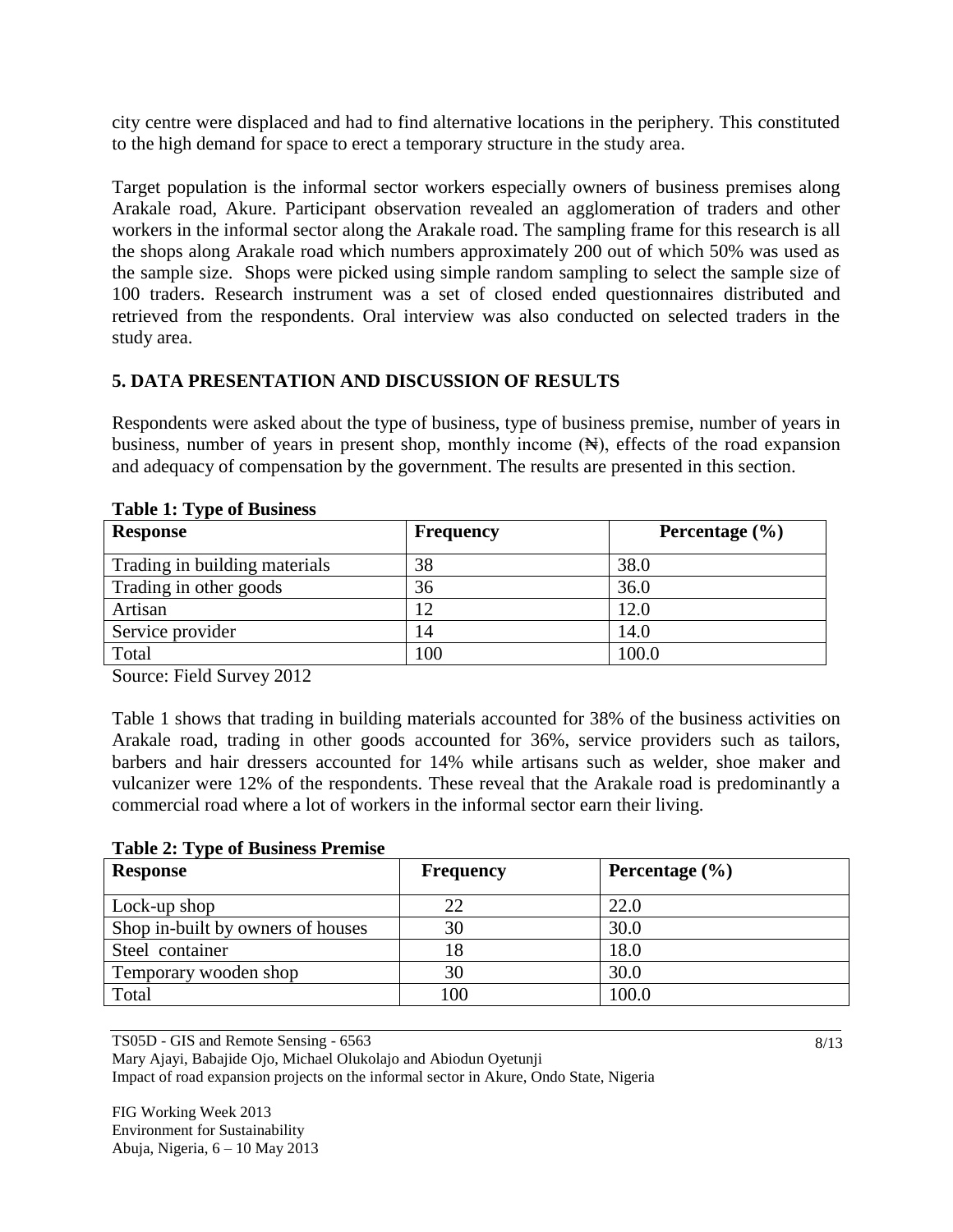The type of business premise being used by the informal workers ranged from lock-up shop to temporary wooden shop along the road. The type of business premise is determined by the type of goods being sold and the availability of space and finance. This points to need for government intervention in provision of shopping complexes in locations that will enhance both the livelihood of the informal workers and the spatial planning of the city.

| <b>Response</b>    | <b>Frequency</b> | Percentage $(\% )$ |
|--------------------|------------------|--------------------|
| Less than 5 years  | 30               | 30.0               |
| 6-10 years         | 38               | 38.0               |
| 10 years and above | 32               | 32.0               |
| Total              | 100              | 100.0              |

**Table 3: Number of Years in Business**

Source: Field Survey, 2012

Table 3 shows that 32% have been in business for over 10 years, 38% of the respondents have been in business between 6 and 10years while 30% of the respondents have been in business for less than five (5) years. This shows the increasing influx of people into Akure for commercial activities. From oral interview with the respondents, most of them relocated from their hometowns (mostly from the eastern part of Nigeria) to Akure to set up their businesses in greener pasture. As a city grows in population and commercial activities, there is need for spatial planning to accommodate the need for commercial land use in the city.

| <b>Response</b> | <b>Frequency</b>         | Percentage $(\% )$       |
|-----------------|--------------------------|--------------------------|
| 1-2 years       | 70                       | 70.0                     |
| 3-5 years       | 30                       | 30.0                     |
| 6-10 years      | $\overline{\phantom{0}}$ | $\overline{\phantom{0}}$ |
| Above 10years   | $\overline{\phantom{a}}$ | $\overline{\phantom{0}}$ |
| Total           | 00 <sub>1</sub>          | 100.0                    |

Source: Field Survey, 2012

Table 4 reveals that 70% of the respondents have been in their present shop for less than two years while the remaining 30% have been there for a period between 3-5 years. This is as a result of the demolition of their permanent shops and structures by the government in the year 2010.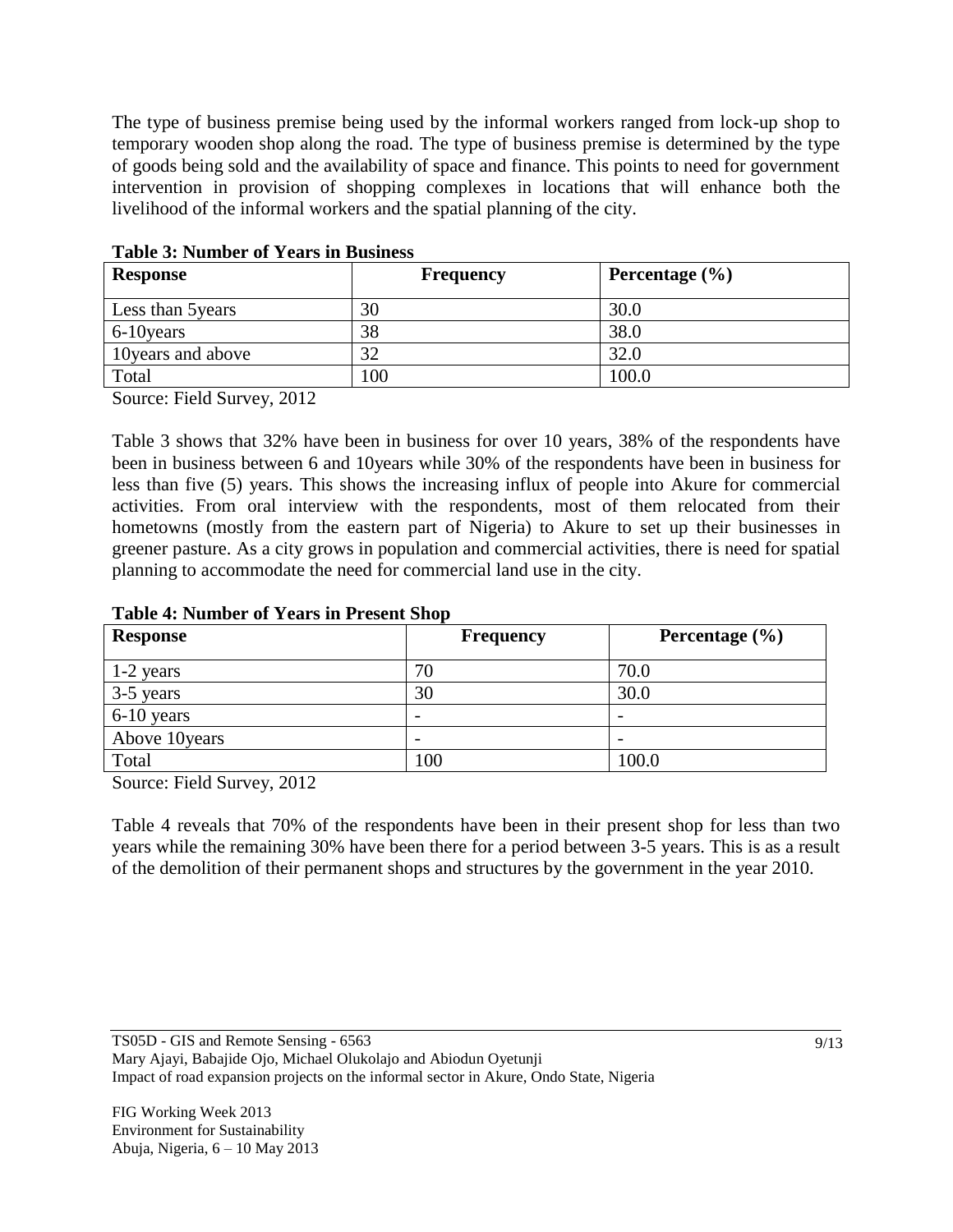| <b>Response</b>     | <b>Frequency</b> | Percentage $(\% )$ |
|---------------------|------------------|--------------------|
| <b>Below 10,000</b> | 66               | 66.0               |
| 10,000-20,000       | 20               | 20.0               |
| 21,000-50,000       | 10               | 10.0               |
| Above 50,000        |                  | 4.0                |
| Total               | 100              | 100.0              |

#### **Table 5: Monthly income**  $(\mathbb{N})^1$

Source: Field Survey, 2012.

This is another very obvious effect which the expansion of the road had on the informal workers/traders on Arakale road. The table above shows that 66% of the respondents earn a monthly income or profit which is below  $\frac{10000}{10000}$ , while only 4% have a monthly income that is above ₦50000.

**Table 6: Effects of the road expansion**

| <b>Response</b>                            | <b>Frequency</b> | Percentage $(\% )$ |
|--------------------------------------------|------------------|--------------------|
| Difficulty in access to shop               | 24               | 24.0               |
| Loss of customers                          |                  | 32.0               |
| Reduction in profit made                   | 38               | 38.0               |
| Exposure to theft and environmental agents | 06               | 6.0                |
| Total                                      | 100              | 100.0              |

Source: Field Survey, 2012

Table 6 indicates that reduction in profit was the greatest effect of the expansion of the road (38%) followed by loss of customers (32%) and difficulty in gaining access to shops (24%). Other effects were exposure to theft and environmental agents such as sun, rain, and wind. At the time of the survey, construction works are still ongoing on the road which is characterized by road blockages, dusty atmosphere and lack of access to the shops.

|  | Table 7: Compensation/Resettlement by the government |  |
|--|------------------------------------------------------|--|
|--|------------------------------------------------------|--|

| <b>Response</b> | $\bullet$<br>Frequency | Percentage (%) |
|-----------------|------------------------|----------------|
| Very adequate   |                        |                |
| Adequate        |                        | $2.0\,$        |

 $\overline{a}$  $^1$  1N equals US158 dollars as at July 2012.

TS05D - GIS and Remote Sensing - 6563 Mary Ajayi, Babajide Ojo, Michael Olukolajo and Abiodun Oyetunji Impact of road expansion projects on the informal sector in Akure, Ondo State, Nigeria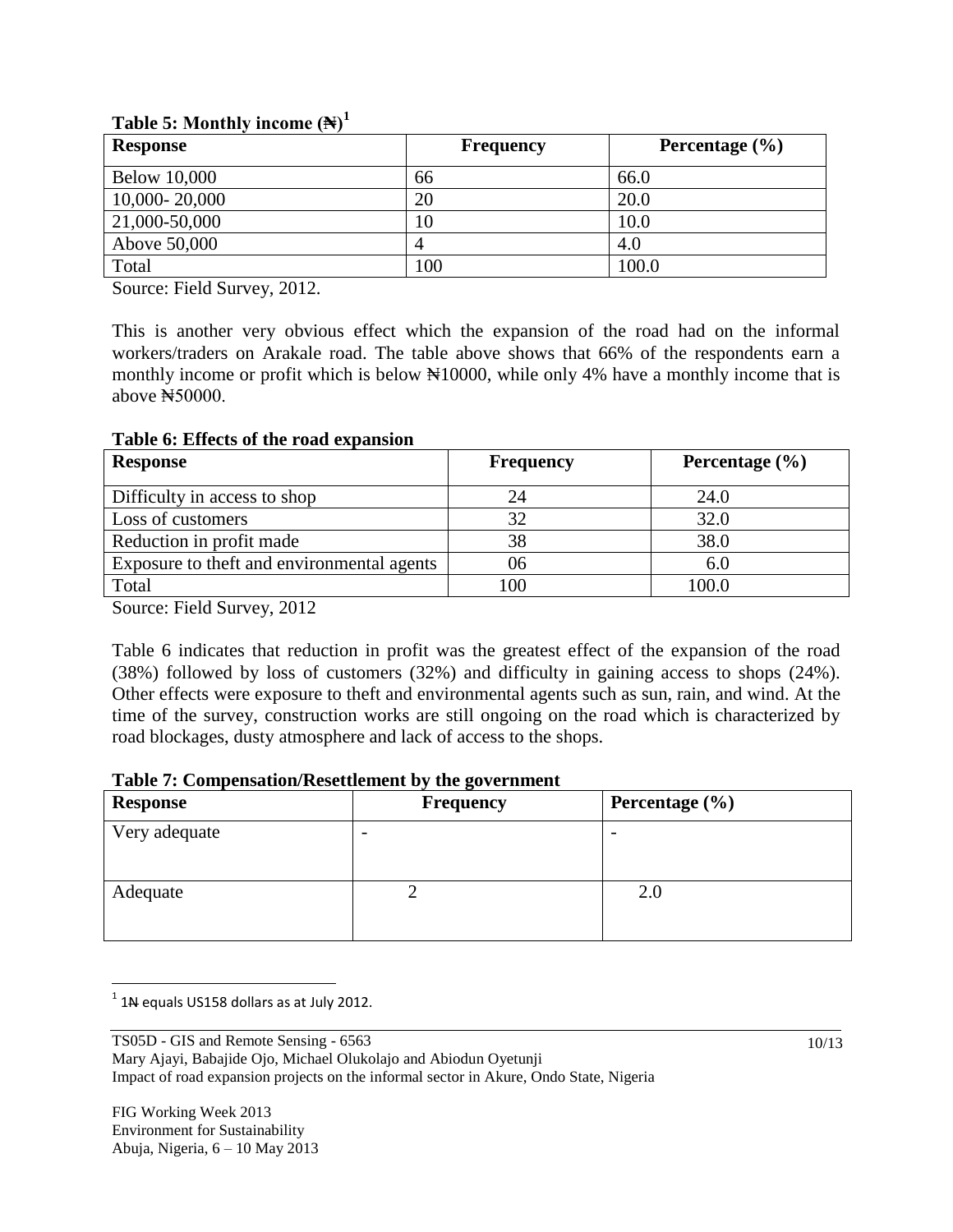| Average         | 18  | 18.0  |
|-----------------|-----|-------|
|                 |     |       |
| Inadequate      | 34  | 34.0  |
|                 |     |       |
| Very inadequate | 46  | 46.0  |
|                 |     |       |
| Total           | 100 | 100.0 |
|                 |     |       |

Source: Field Survey, 2012

Table 7 shows the inadequacy of the compensation paid to the traders/shop owners by the government. 46% of the respondents were of the opinion that the compensation paid to them was very inadequate. Data from oral interview with the respondents shows that each trader that had a shop on Arakale road was paid  $\frac{120000}{3}$  as compensation for his shop that was demolished to be used to cover their rent but which was not even close to the rent paid for the shops.

## **6. CONCLUSION AND POLICY IMPLICATION**

This paper has revealed the impact of the expansion of Arakale road, a major commercial area in Akure, Nigeria on the informal sector, mainly traders and artisans. The loss of customers due to the demolition of business premises, accompanied by inaccessible roads to new make-shift shops had resulted into reduction in profit and meager income. Although the state government paid a token as compensation for the displaced trader, it was seen as inadequate by the affected traders compared to the loss and inconveniences incurred. The study recommends the provision of accessible and affordable shopping complexes for the traders and speedy completion of the road project to reduce the hindrance of customers in reaching the business area which affects the economy of the informal workers. There is need to take into cognisance the informal sector and their space requirement while planning the city.

### **REFERENCES**

- Carr, M. and Chen, M. A. (2001). Globalization and the informal economy: how global trade and investment impact on the working poor. Background paper commissioned by the ILO Task Force on the Informal Economy. Geneva, Switzerland: International Labour Office.
- Cracknell, J.A. (2000). Experience in urban traffic management and demand management in developing countries, World Bank Urban Transport Strategy Review, Background Paper, the World Bank, Washington, D.C.
- FAO (2008). FAO Land tenure studies: compulsory acquisition of land and compensation,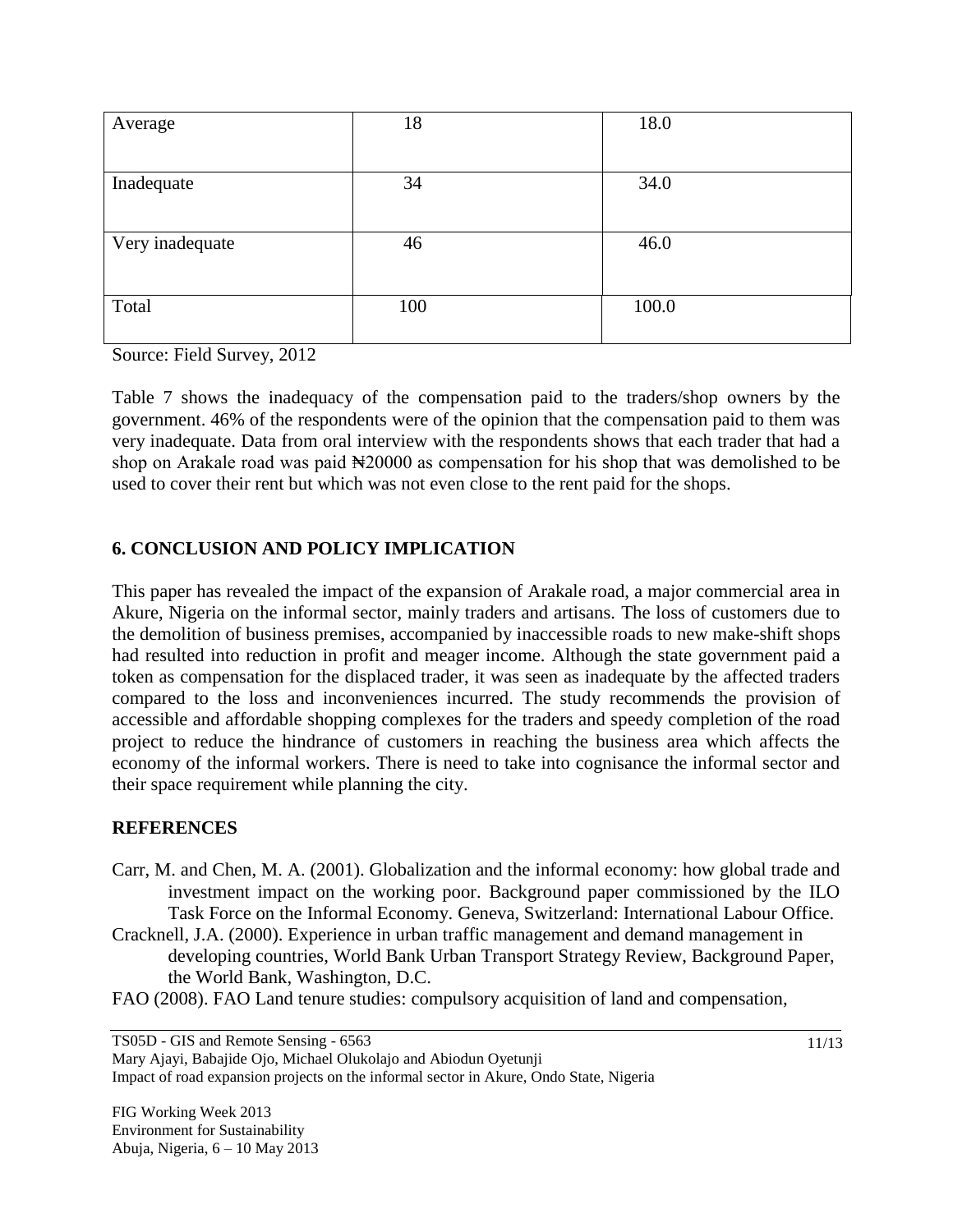Rome

- Federal Republic of Nigeria. 2007. Legal notice on publication of the details of the breakdown of the national and state provisional population totals 2006 census. (No. 24, Vol. 94) Lagos, Nigeria: The Federal Government Printer.
- Gallion A.B, Eisner S. (1980.) The urban pattern city planning and design. D.Van Nostrand Company: New York.
- Hussmanns, R. (2002). Defining and measuring informal employment, *STAT* Working *papers*, No. 2002-1. Bureau of Statistics, International Labour Office, Geneva, Switzerland. Available from: [www.ilo.org/public/english/bureau/stat/download/papers/meas.pdf](http://www.ilo.org/public/english/bureau/stat/download/papers/meas.pdf) *[Accessed April 14, 2011].*
- "Informal Employment." Microsoft® Student 2007 [DVD]. Redmond, WA: Microsoft Corporation, 2007.
- International Labour Office (2000). Resolution concerning statistics of employment in the informal sector, adopted by the Fifteenth International Conference of Labour Statisticians (January 1993) in: *Current International Recommendations on Labour Statistics, 2000 Edition*; International Labour Office, Geneva.
- Mumford, L. (1961). The city in history: origins, its transformations and its prospect. Harcourt, Brace & World Inc.: New York.
- Olomola, A. S. (2003). *Understanding poverty in Nigeria: highlights from NISER review of Nigerian development* in NISEREEL, the Magazine of the Nigerian Institute of Social and Economic Research, 4 & 5, Ibadan.

### **BIOGRAPHICAL NOTES**

**Mary AJAYI** is a Lecturer in the Department of Estate Management at The Federal University of Technology, Akure, Nigeria. She holds a Masters degree in Estate Management and is currently working on her PhD in the same department. Her research interests are in gender, land and housing studies. She has published in both local and international journals and has 12 years' teaching experience. She is an associate member of the Nigerian Institution of Estate Surveyors and Valuers

Department of Estate Management, Federal University of Technology, Akure, Nigeria Tel: +2348034180077 Email: bolseg2002@yahoo.co.uk

**Babajide OJO** is a Lecturer in the Department of Estate Management at the Federal University of Technology, Akure, Nigeria. He holds a Master degree in Estate Management and is currently working on his PhD in the same department. His research interests are in Land